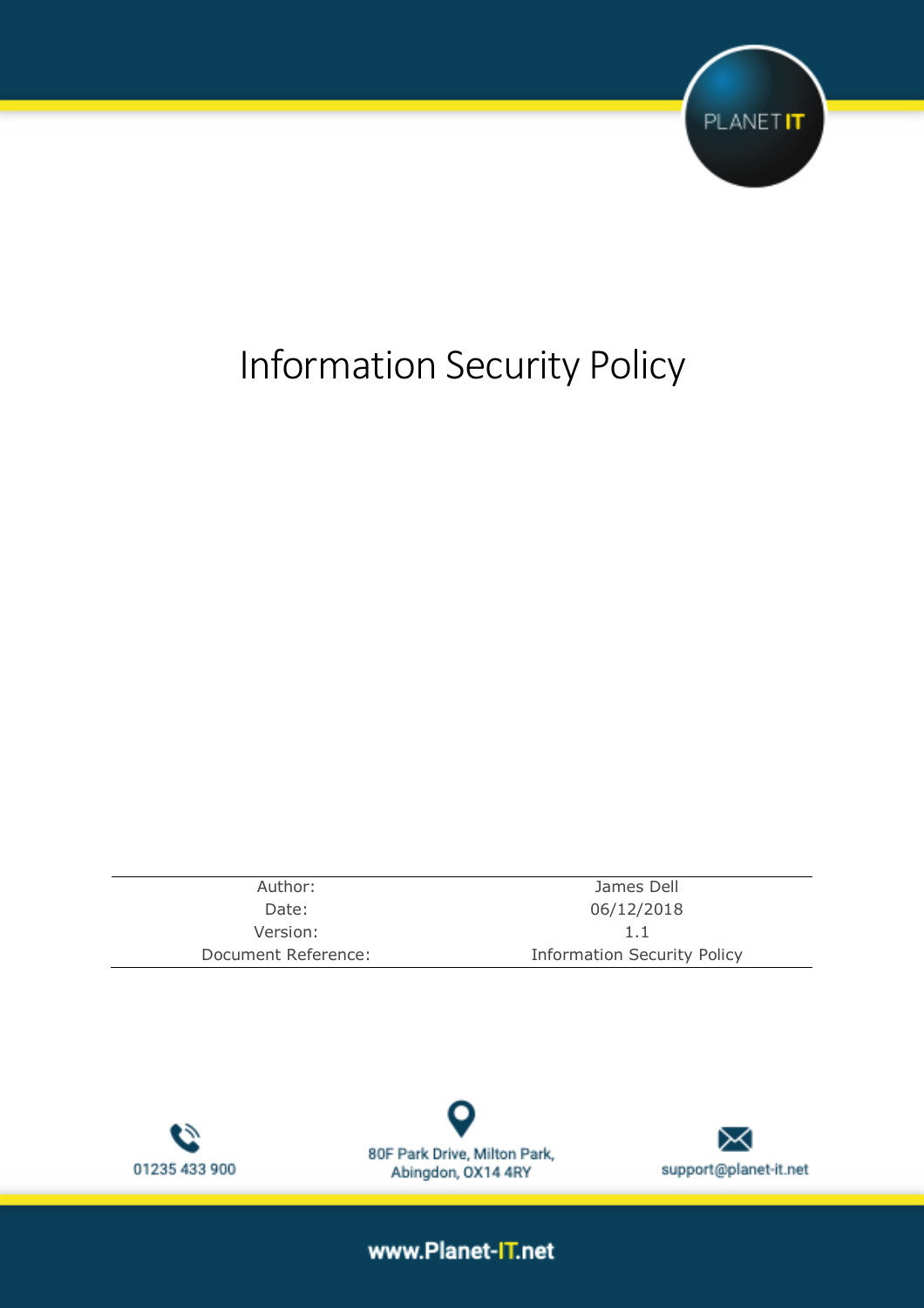

## **Document Change Control Sheet**

## **This document will be maintained under change control.**

| <b>Document Title</b>     | <b>Information Security Policy</b> |
|---------------------------|------------------------------------|
| <b>Version</b>            | 1.1                                |
| <b>Document Reference</b> | <b>PIT007</b>                      |
| Date of Last Creation     | 11/01/2018                         |
| <b>Date of Last Issue</b> | 06/12/2018                         |
| Author                    | James Dell                         |

## **Document Distribution**

| <b>Revision   Date</b> |            | Author            | Comments              |  |
|------------------------|------------|-------------------|-----------------------|--|
|                        | 11/01/2018 | Louise Scaysbrook | Initial Draft         |  |
|                        | 05/12/2018 | James Dell        | Updated to new format |  |
|                        |            |                   |                       |  |
|                        |            |                   |                       |  |

## **Revision Details**

| <b>Revision</b> | Date       | Author            | <b>Comments</b>       |  |
|-----------------|------------|-------------------|-----------------------|--|
|                 | 11/01/2018 | Louise Scaysbrook | Initial Draft         |  |
| 1.1             | 05/12/2018 | James Dell        | Updated to new format |  |
|                 |            |                   |                       |  |
|                 |            |                   |                       |  |

## **Document Approval**

| Position | Name              | Signature |
|----------|-------------------|-----------|
|          | Louise Scaysbrook |           |





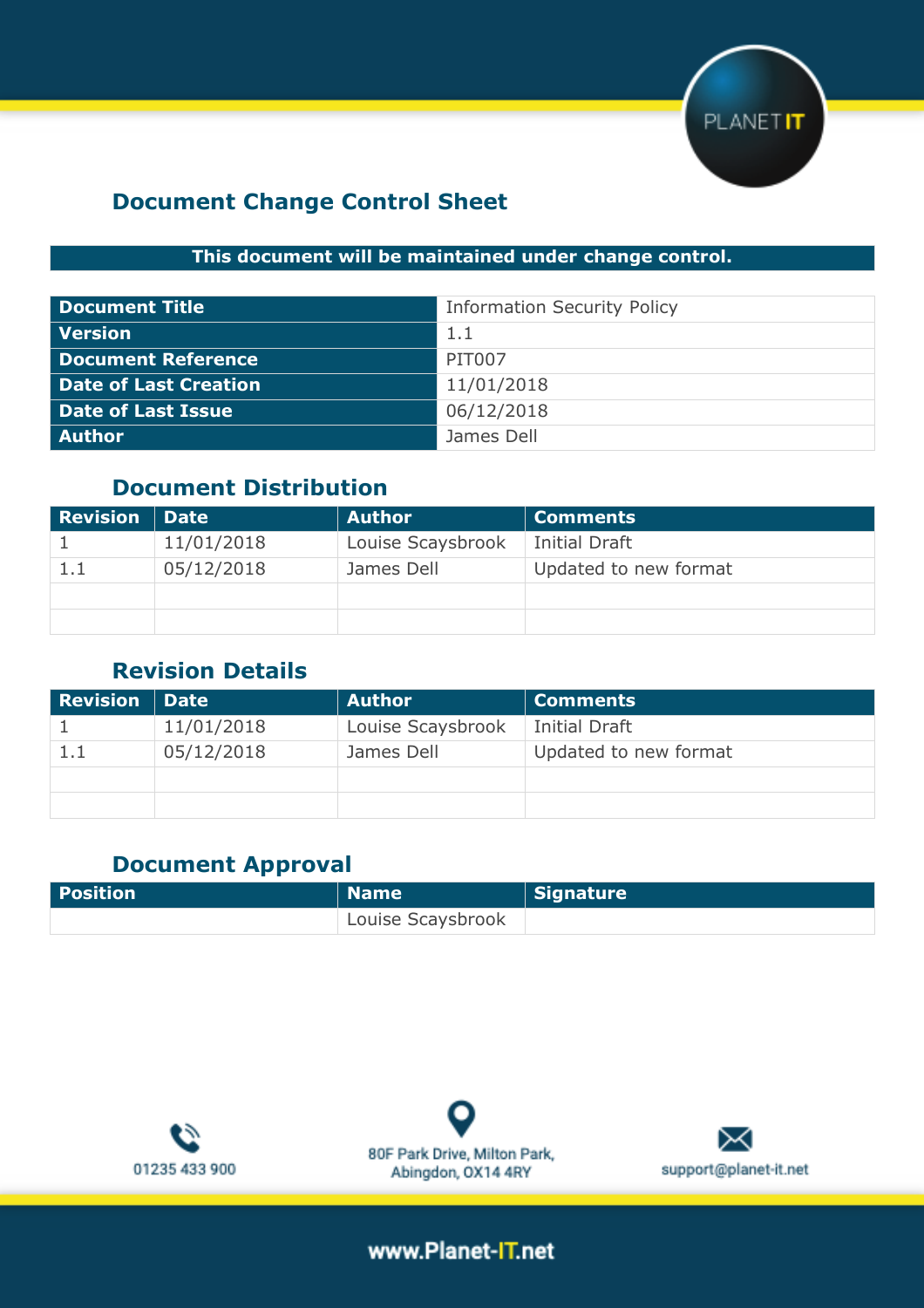

|--|--|--|





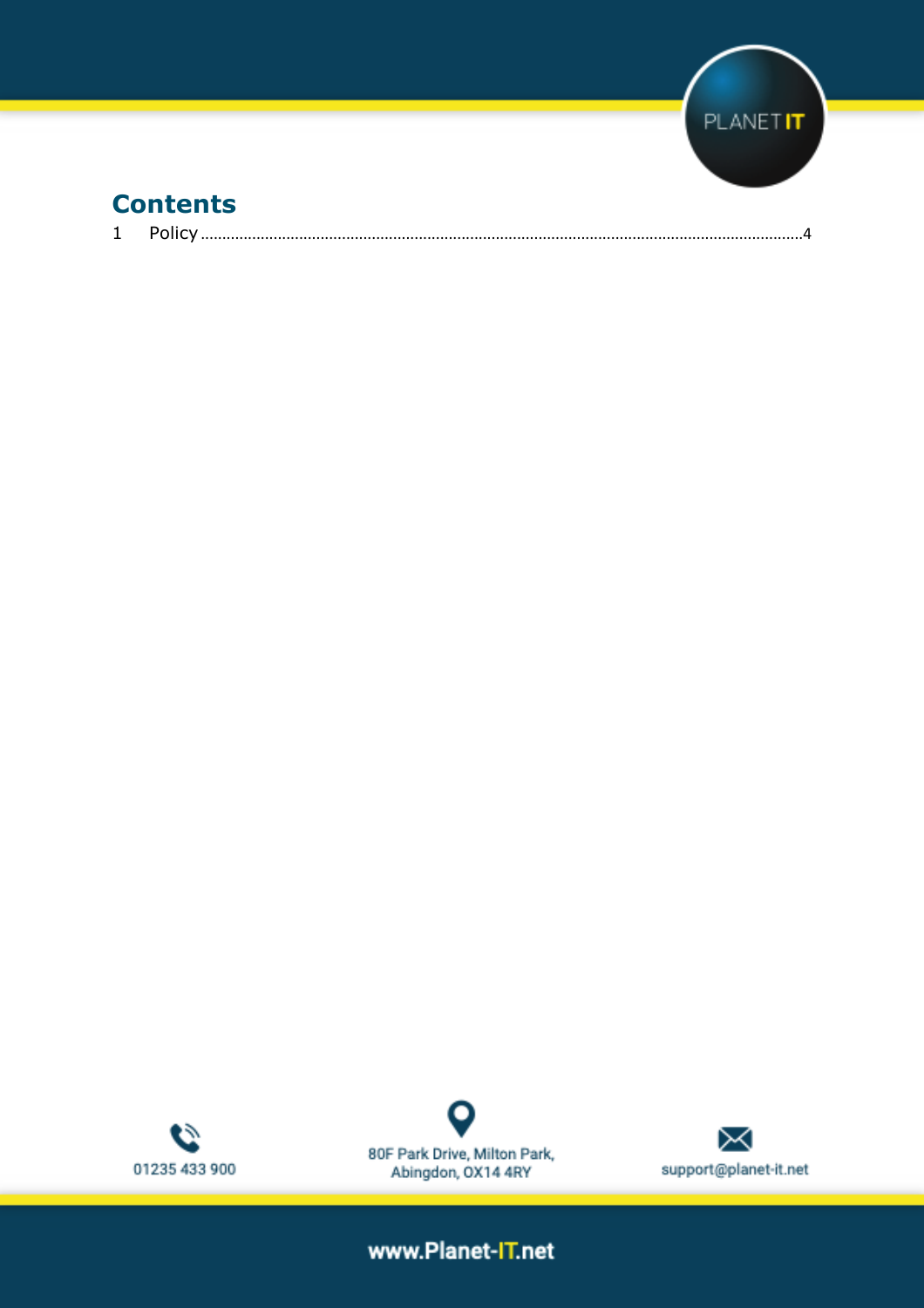## <span id="page-3-0"></span>**1 Policy**

#### INTRODUCTION

#### Background

This Information Security Policy is based upon the International Standard ISEC/ISO 27001 the Code of Practice for Information Security Management and ISEC/ISO 27002.

#### Requirements for Policy

Planet IT Limited (hereafter referred to as the Company) has an obligation to clearly define requirements for the use of its information technology (IT) facilities and its information systems (IS) to all staff, suppliers and partners.

The objective of this requirement is to ensure that users of IT/IS facilities do not unintentionally place themselves, or the Company, at risk of prosecution or disciplinary action, by carrying out computer related activities which contravene current policy or legislative restrictions.

Information within the Company is intended to be openly accessible and available to all members of the organisation for sharing and processing. Certain information (sensitive information) has to be processed, handled and managed securely and with accountability.

This policy outlines the control requirements for all information contained within the Company network and IT systems.

#### Policy Structure

This document forms the Company's Electronic Information Security Policy. Its purpose it to provide an overarching framework (a commitment of undertaking) to apply information security controls throughout the Company.

Supporting policies and guidance documents containing detailed Information security requirements will be developed in support of this policy. Dependent upon the subject matter, supporting policies and guidance will either apply across the Company or to more specific groups or individuals within the Company.



80F Park Drive, Milton Park, Abingdon, OX14 4RY



PLANETIT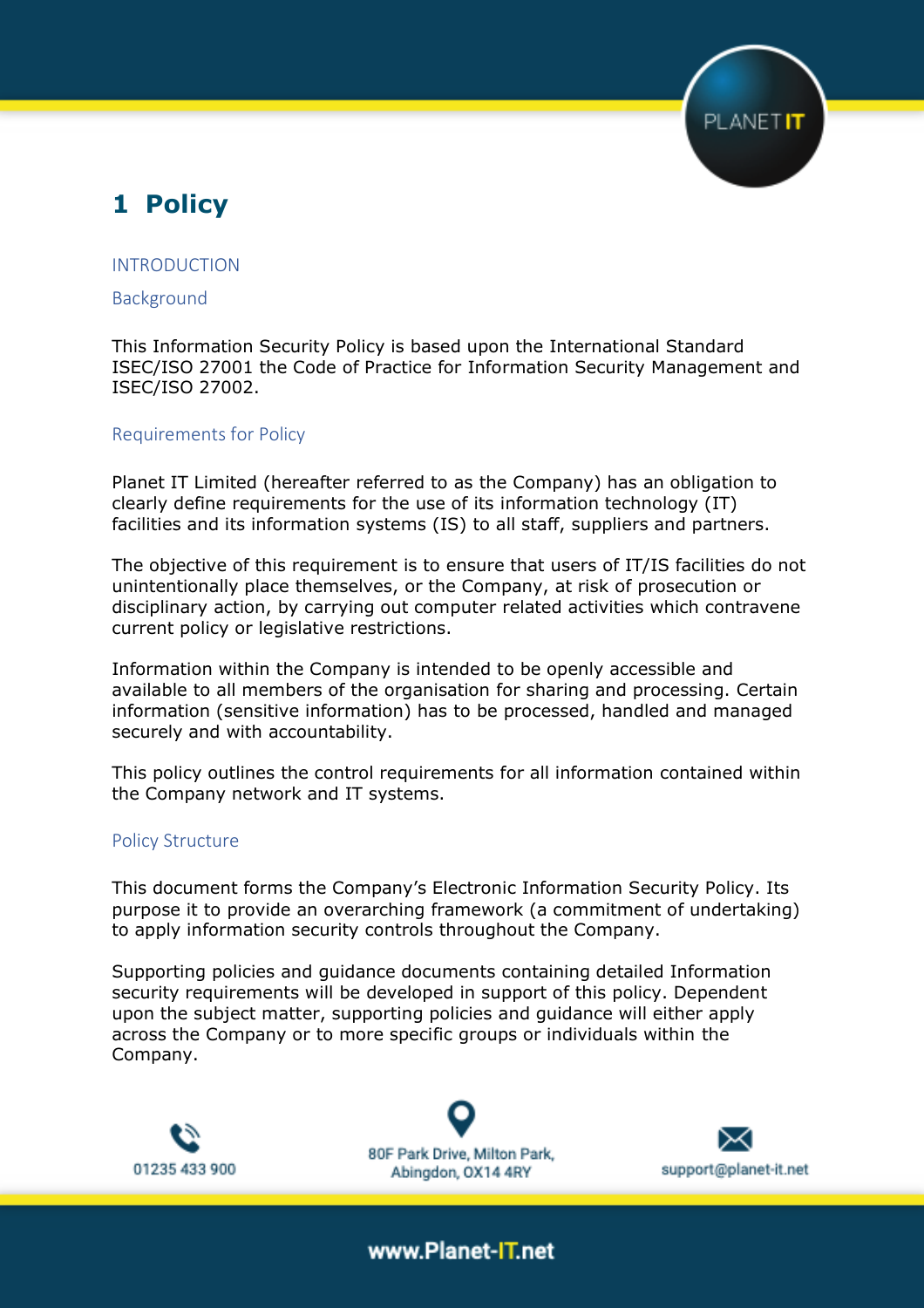

#### Purpose and Scope

All processing of data and collection of information will be processed in accordance with UK law.

This policy defines how the Company will secure electronic information, which is found within:

- The Company's IS/IT infrastructure.
- Key Business System data and information.
- Security of information held in electronic form on any Company computer.

And is processed or used by:

- Company Staff and suppliers who have access to or administer the Company network or IT systems.
- External users, agents, and guest users authorised to use the Company network or IT Systems.
- Individuals who process key data and information within Key Business Systems.

#### **Objectives**

Information Security controls are designed to protect members of the Company and the Company's reputation through the preservation of:

- Confidentiality knowing that key data and information can be accessed only by those to do so;
- Integrity knowing that key data and information is accurate and up-todate, and has not been deliberately or inadvertently modified from a previously approved version; and,
- Availability knowing that the key data and information can always be accessed.

The Company is committed to protecting its members and Key Business Systems. Controls will therefore be deployed that mitigate the risk of vulnerabilities being exploited which adversely affect the efficient operation of the Company.

Applicability



80F Park Drive, Milton Park, Abingdon, OX14 4RY

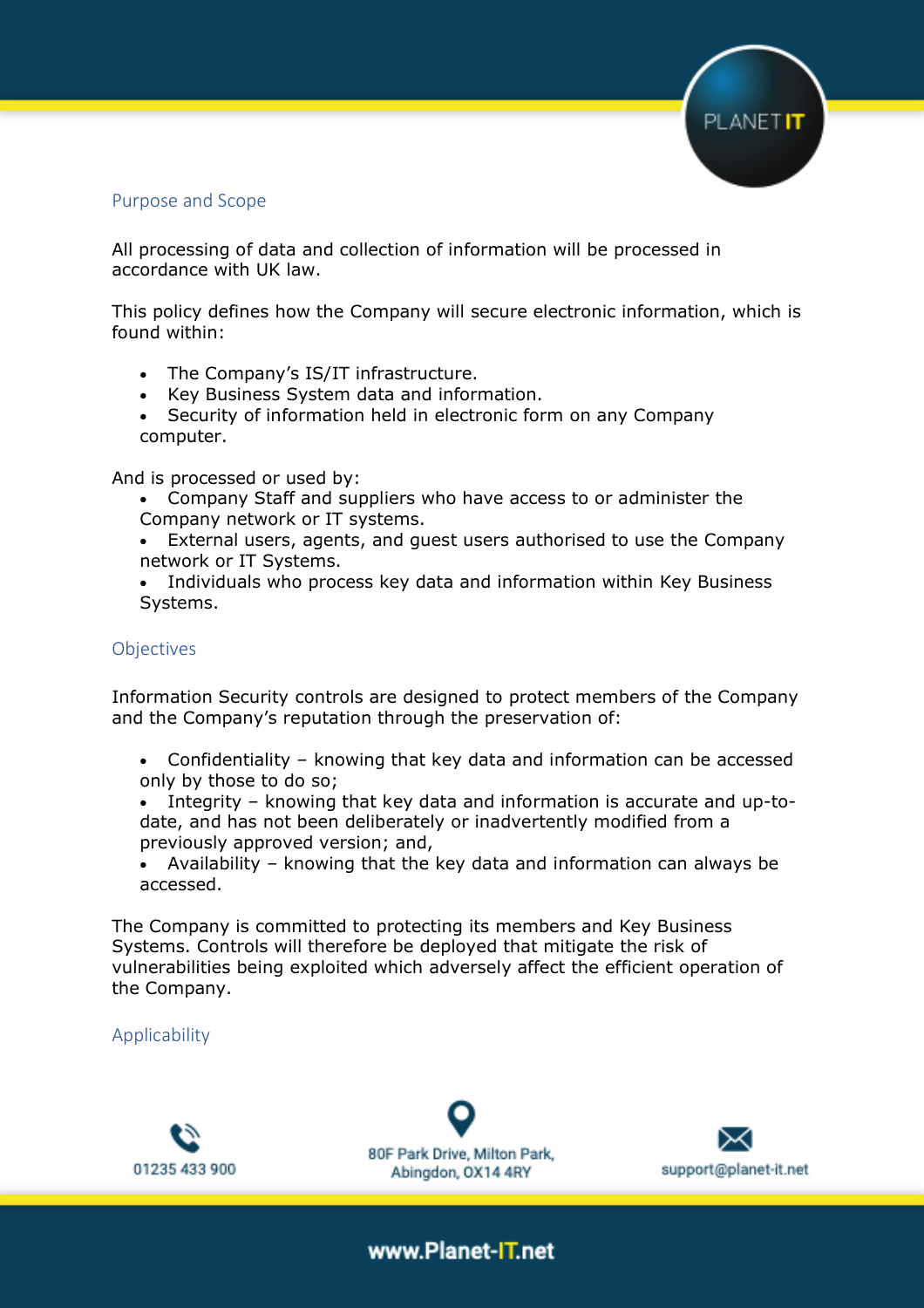

This policy applies to all users of the Company network and IT Services and includes:

- All full-time, part-time and temporary staff employed by, or working for or on behalf of, the Company;
- Suppliers working at the Company;
- Third party contractors and consultants working for or on behalf of the Company;
- All other individuals and groups who have been granted access to the Company's network or IT Services.

These categories of persons and agencies are collectively known as the 'user' in the policy document.

The Directors of the Company are ultimately responsible for ensuring that adherence to this policy is observed and for overseeing compliance by users under their direction, control or supervision.

Each user is responsible for their own actions and must ensure all actions relating to using the Company network and IT Services adheres to the principles and requirements of this policy.

#### LEGISLATION AND POLICY

#### Legislation

Supply and use of the Company network and IT Services is bound by UK law.

#### Associated Policies

The Company is also governed by external policies which impose responsibilities on the provision of IT Services and network access.

The principles in this policy support and enhance the requirements contained within these documents and ensure compliance with contractual agreements.

#### INFORMATION SECURITY – RISK MANAGEMENT

Information security governance is the structure which supports the implementation of this policy. An IT infrastructure will be implemented within the





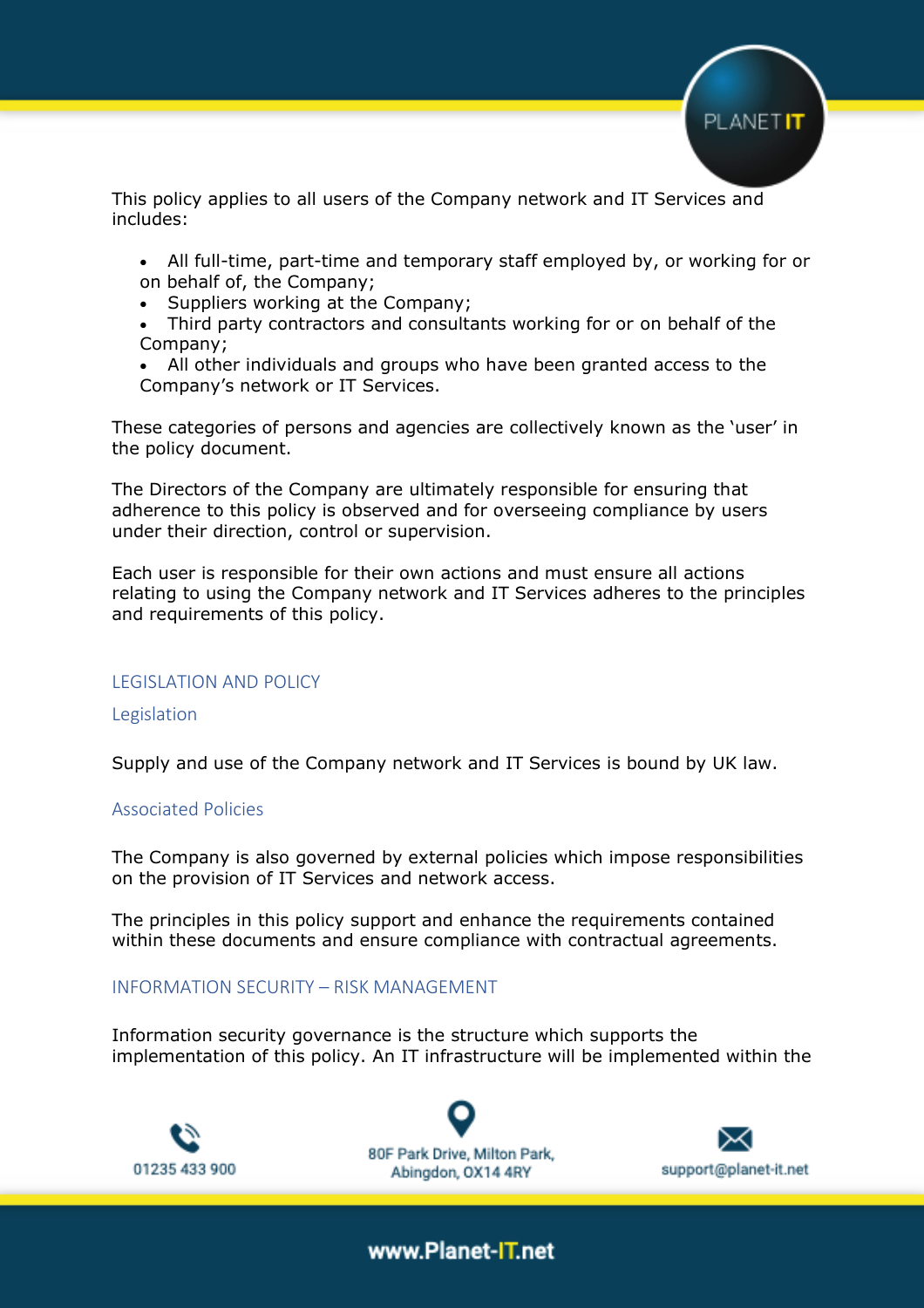

Company to ensure the effective and efficient implementation of this policy across the Company.

#### Ownership and Maintenance of Policy

This policy is owned by the Company and is maintained, reviewed and amended by the IT Manager in accordance with Company policy, procedures and guidance.

This policy will be subject to annual review.

#### Risk Management and Electronic Service Incidents

The Company will be responsible for raising an incident message in relation to any reported security incident at the Company. These incidents will be recorded as 'Electronic Security Incidents'.

Electronic Security Incidents will be recorded with a unique reference number. A review of incidents will be conducted at six monthly intervals. Incidents considered to be exhibiting unacceptable levels of risk to the Company network or IT Services will be subject to an investigation to identify the inherent vulnerabilities exposed by this incident. A report will be submitted to the IT manager for consideration of the question of suitable remedial action which may be effectively implemented to mitigate future risks.

#### Security of Third Party Access

Procedures will be developed to regulate access to the Company's information processing facilities by third parties. Such access will be controlled and regulated in order to protect information assets and prevent loss or damage to data through unauthorised access. The IT Manager will consider applications for access to facilities by contractors or third parties based upon a risk assessment of the proposed task.

#### Identification of Risk from Third Party Access

Third parties who require access to the Company's IT/IS infrastructure will be bound by contracts which define Company security requirements. Prior to being granted any network connectivity they will be required to sign and undertaking to adhere to the requirements of the Company policy and where sensitive information or sensitive business / research information is involved they will be required to sign a non-disclosure agreement prior to access to the IT network.



80F Park Drive, Milton Park, Abingdon, OX14 4RY

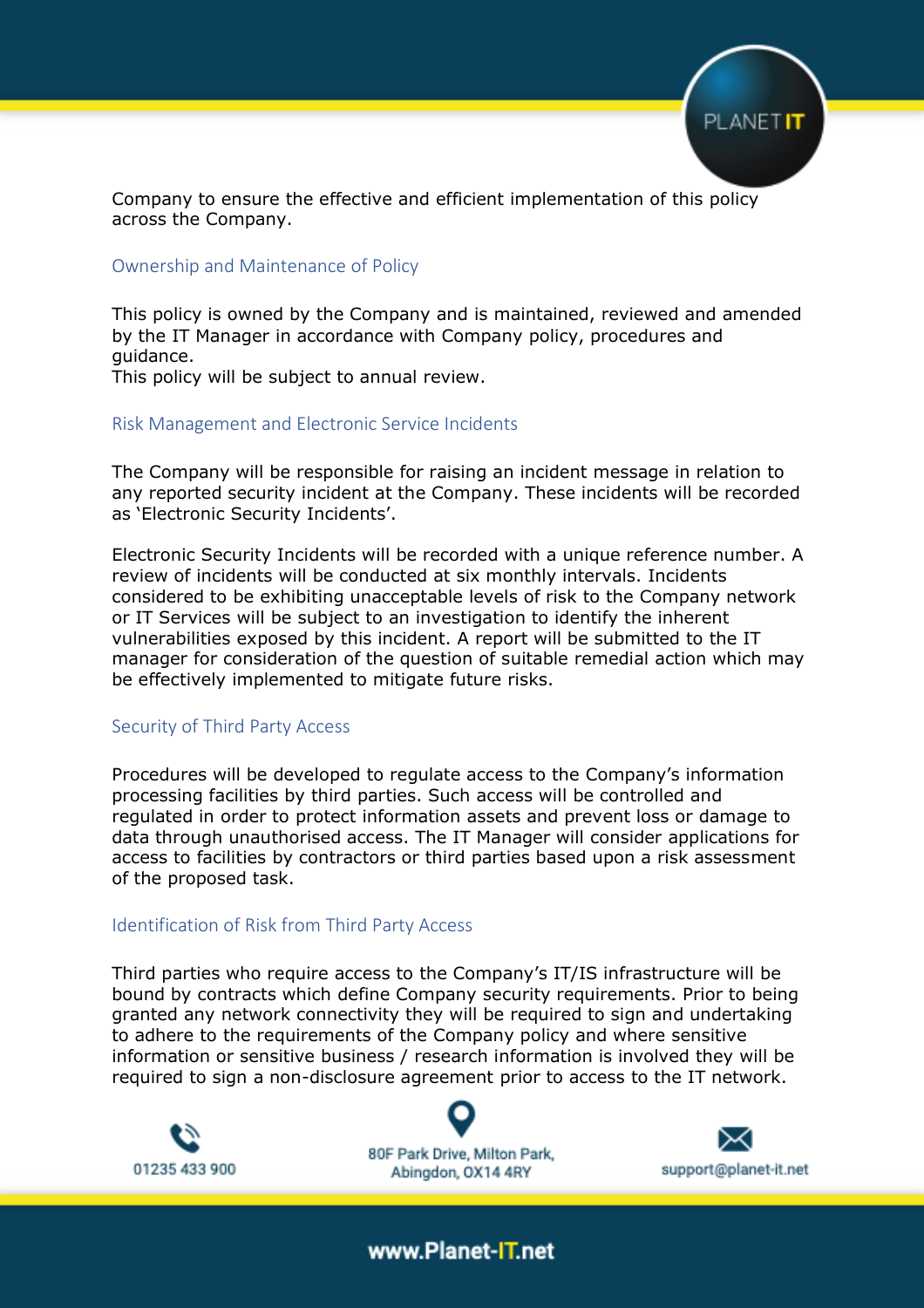

#### ASSET CLARIFICATION

Information assets will be categorised and recorded to enable appropriate management and control.

#### Inventory of Assets

The Company will maintain an inventory, subject to audit, or IR related assets.

For each item, the inventory will state the item's description, make, model, serial number and/or service tag and location. This inventory is in addition to asset records maintained under Company financial regulations.

Any system and the data it contains that is not part of the above inventory is the responsibility of the creator of that system. However, the asset will require compliance with this policy and users will be required to adhere to the principles of this document.

All asset identification procedures must be compliant with and support the Company Business Continuity Plan

#### PERSONNEL SECURITY ISSUES – ROLES AND ACCESS LEVELS

Controls will be deployed to reduce the risks of human error, theft, fraud, nuisance or malicious misuse of facilities.

The Company maintains a directory of people and suppliers which are authorised to use the Company network, IT services and applications. All users, staff, suppliers, external users and guest users are subject to the principles of this policy and must certify that they agree to the terms.

If a user's relationship with the Company alters, due to a change in role or employment relationship, then the revised level of access must match both the new role and relationship with the Company. All IT account access levels must comply with the requirements of the Company policy.

#### Security in Job Descriptions

Security roles and responsibilities will be included in job descriptions where appropriate. These will include any specific responsibilities for the protection

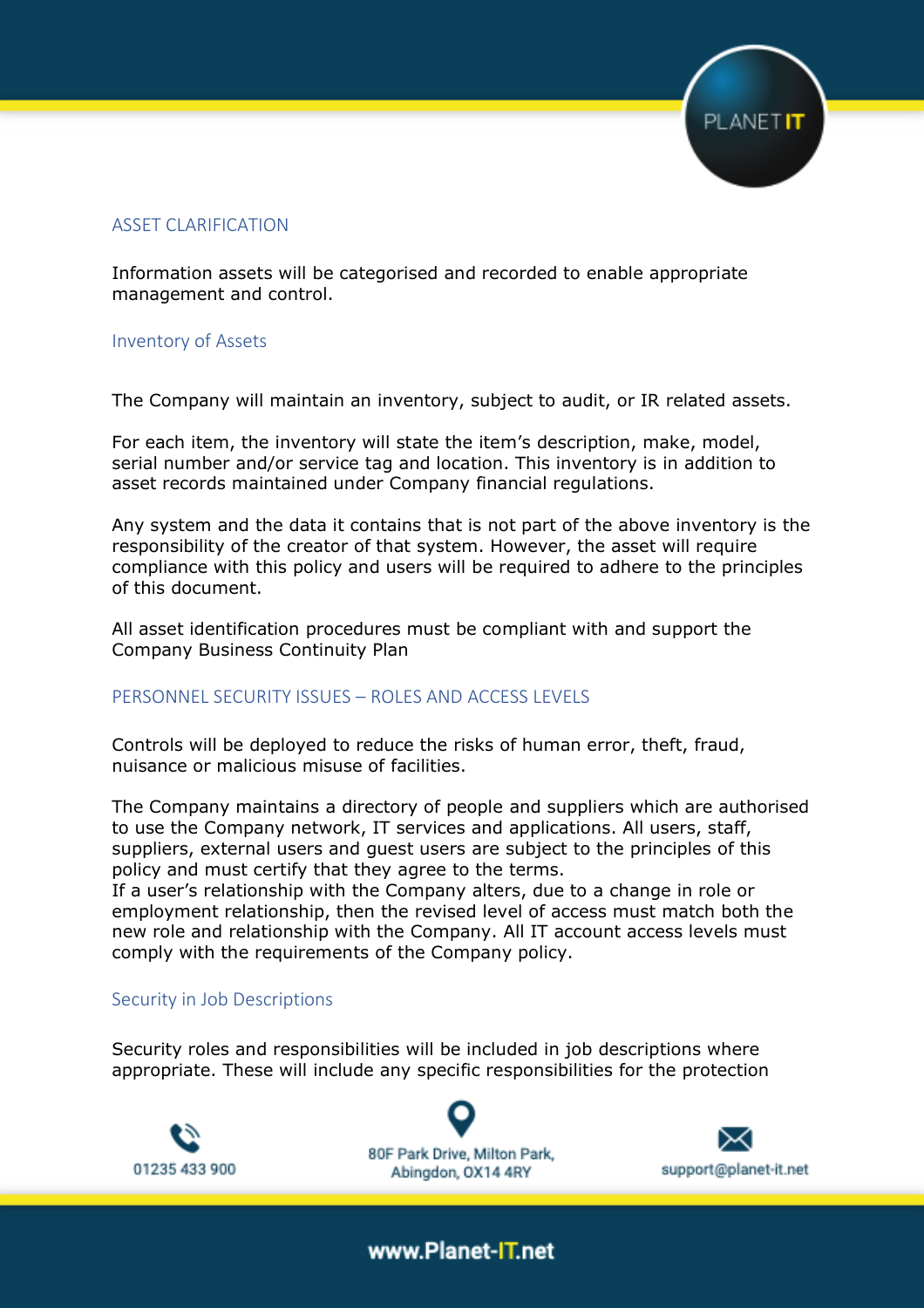

of particular assets, or the execution of particular processes or activities such as data protection.

#### Confidential Personal Data – Sensitive Information

All data which identifies any individual will be handled in accordance with the Data Protection Act 1998. All personal details will be held securely and in accordance with current UK legislation.

All data classified as sensitive data will be processed and stored in compliance with the current sensitive information guidelines and Company policies and procedures.

#### Confidentiality Undertaking

All suppliers, members of staff and partners are reminded of their obligation to protect confidential information in accordance with the Company's standard terms and conditions of employment.

All users will be bound by the confidentiality agreement in either their contract or terms of employment.

#### Employee Responsibilities

All staff (including agency and casual staff) must agree to written terms and conditions contained within the Company policies when they register to use an IT service.

The Company shall ensure that:

- Confidentiality agreements form part of the terms and conditions of employment;
- Awareness training about electronic information security forms part of Company staff induction programmes;
- Information for all staff on electronic information security is maintained in the Company information;
- All references for a period extending to three years prior to the recruitment date are checked by personnel prior to a member of staff's commencement of employment.



80F Park Drive, Milton Park, Abingdon, OX14 4RY

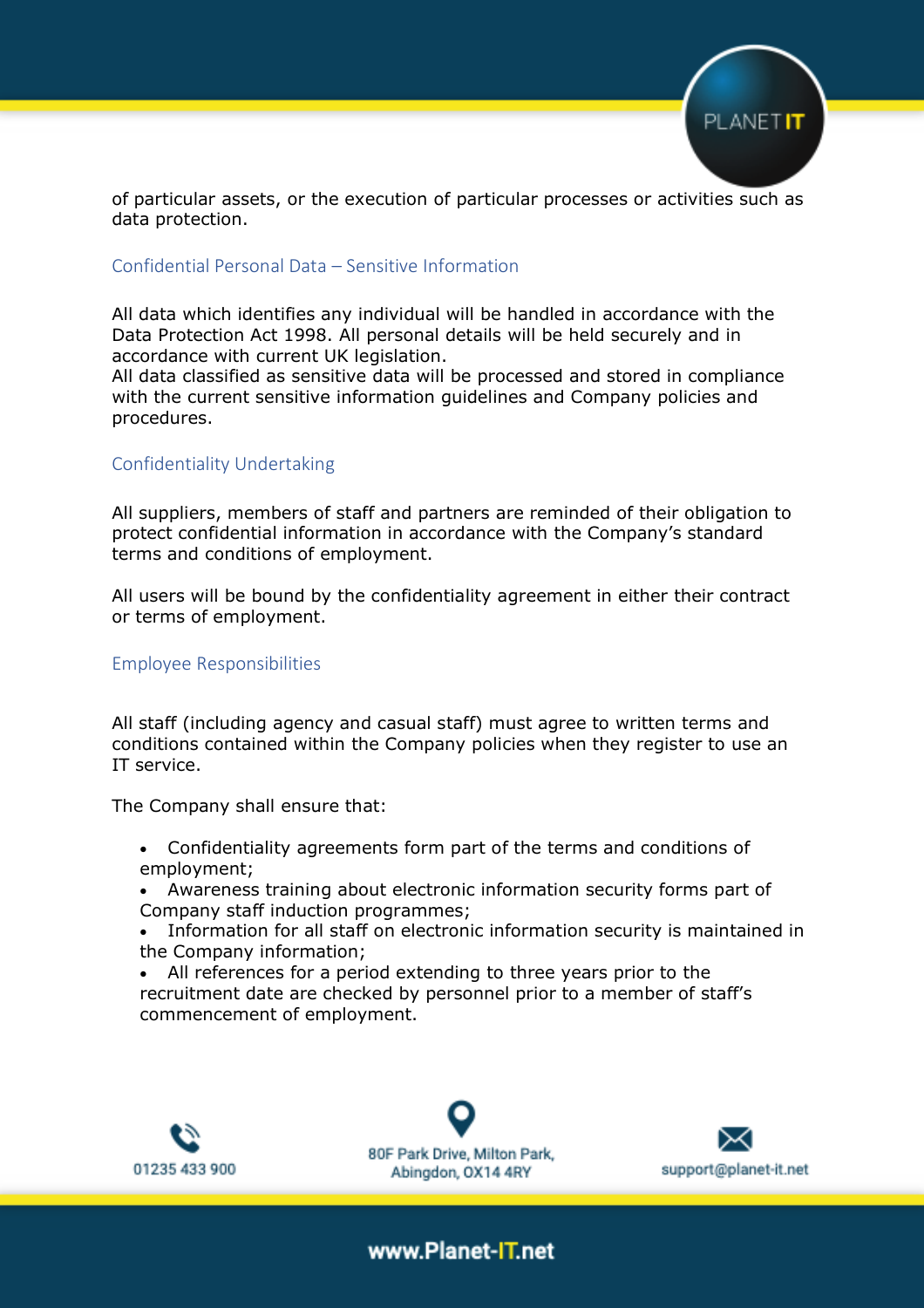

The Company must ensure that where there are specific security roles and responsibilities they are documented in all relevant job descriptions and that there is appropriate screening of applicants.

#### Staff Leaving Employment

On termination of employment with the Company, any applicable user accounts, accesses and passwords will be changed or removed. Except where a strong business case exists, which meets the needs of the Company, all user accounts will be closed at the termination of employment. Files and folders will be deleted shortly after the user leaves the Company.

#### Responding to Security Incidents

#### Suspected Security Breach

Staff of suppliers using or administering the Company network or IT Services must not in any circumstances try to prove or collect evidence in relation to any suspected or perceived security breach. The exception to this rule is where staff has been granted a specific policy exemption which allows them to do so as part of their role. The IT Manager will be responsible for identifying members of staff who are responsible for security breach investigations.

A security incident is any incident which alters, destroys or amends data within the Key Business Systems without authority. This may cause damage to or reduce the efficiency of the Company network or IT Services. This includes any actions or behaviours which contravenes Company policy, statutory or common law, legal requirements or professional regulation or guidance.

#### Reporting Security Incidents

All suspected security incidents are to be reported in the first instance to the IT Manager.

Initial reports of suspected security incidents should be channelled through their Line Manager to the IT Manager. Alternatively, to the Company Directors under the provisions of the Company whistle blowing code of practice. All reported security incidents and active investigations will be monitored by the Company Directors. An appropriate investigation and action plan will be prepared and agreed with a representative of the Company Senior Management Team.



80F Park Drive, Milton Park. Abingdon, OX14 4RY

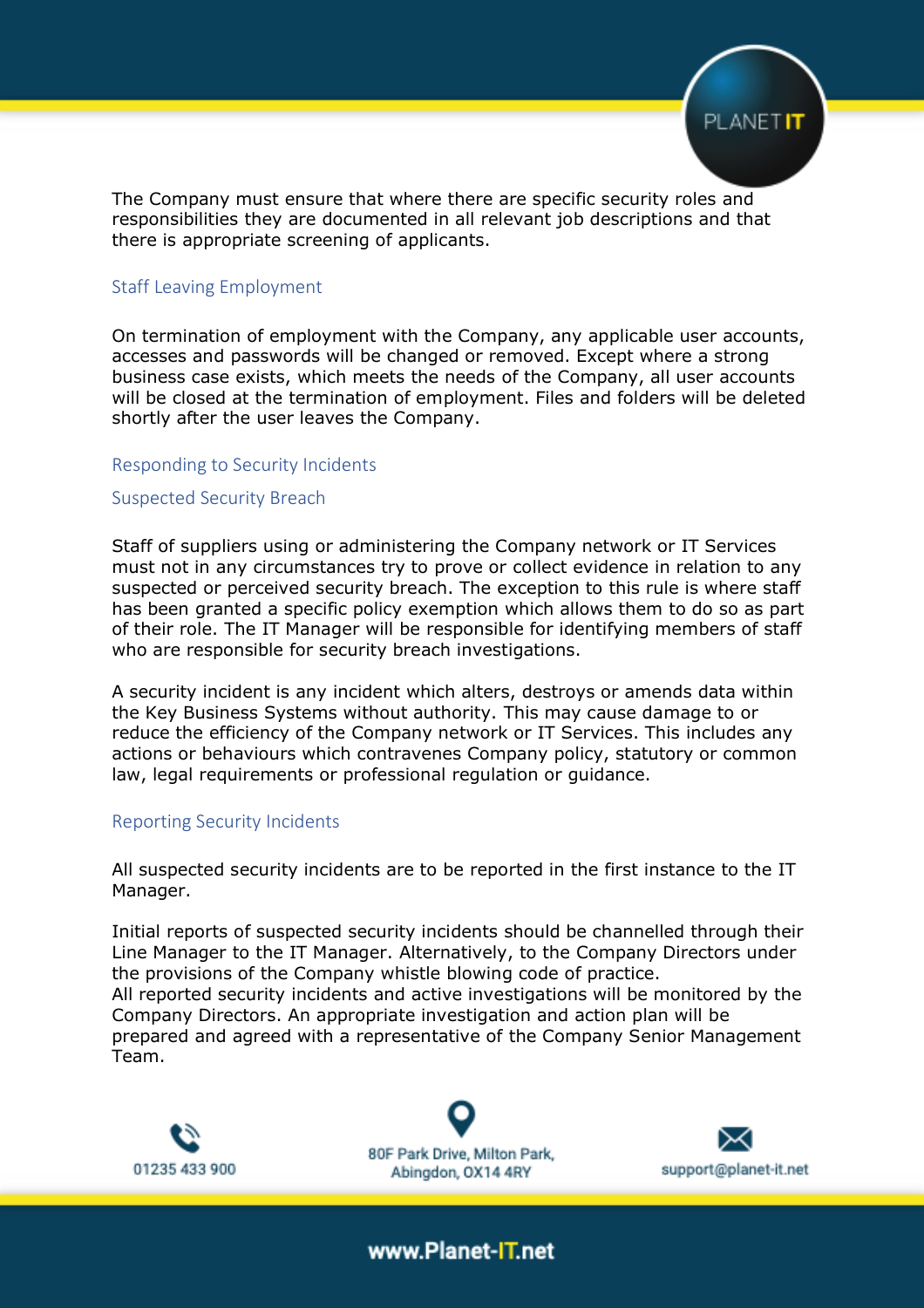

Within the provisions of the UK Law, the Company reserves the right at an time to intercept and monitor communications in accordance with the Regulation of Investigatory Power Act; The Telecommunications (Lawful Business Practise) (Interception of Communications) Regulations. The above legislation will be implemented in compliance with the Company monitoring provisions.

Monitoring and recording of electronic communication and data will be carried out in accordance with current Company Policy and interception / monitoring of individual activity shall normally only take place with prior express approval of the Company Directors, but may be undertaken without any prior notice to the users of the Company systems. Permission for undertaking monitoring or surveillance of user activity may in the first instance be given verbally. Any such permission must be recorded in writing as soon as practical. This requirement is to ensure an auditable investigatory process exist for an subsequent disciplinary or criminal proceedings.

#### Security Incident Management / Investigation

The senior member of staff identified as being responsible for investigating the incident will ensure that all steps are taken to limit damage and loss of data whilst preserving the reputation of Planet IT Limited.

The IT Manager will maintain written procedures for the operation (e.g. start up, backup, show down and change control) of those Company Key Business Systems where threat, risk and organisational impact would adversely the operational effectiveness or organisational reputation.

#### Investigating Information Security Incidents.

On receipt of information indicating that a security incident may have taken place, the IT Manager will nominate a member of staff to coordinate the investigation.

#### Network Isolation and Reconnection

Any device perceived as placing the integrity of the Company IT network at risk of harm or service interruption will be isolated from the main network.

Suspension of network connectivity will remain in force until the issue has been investigated and a plan of action agreed with the IT Manager to resolve the issue.



80F Park Drive, Milton Park, Abingdon, OX14 4RY

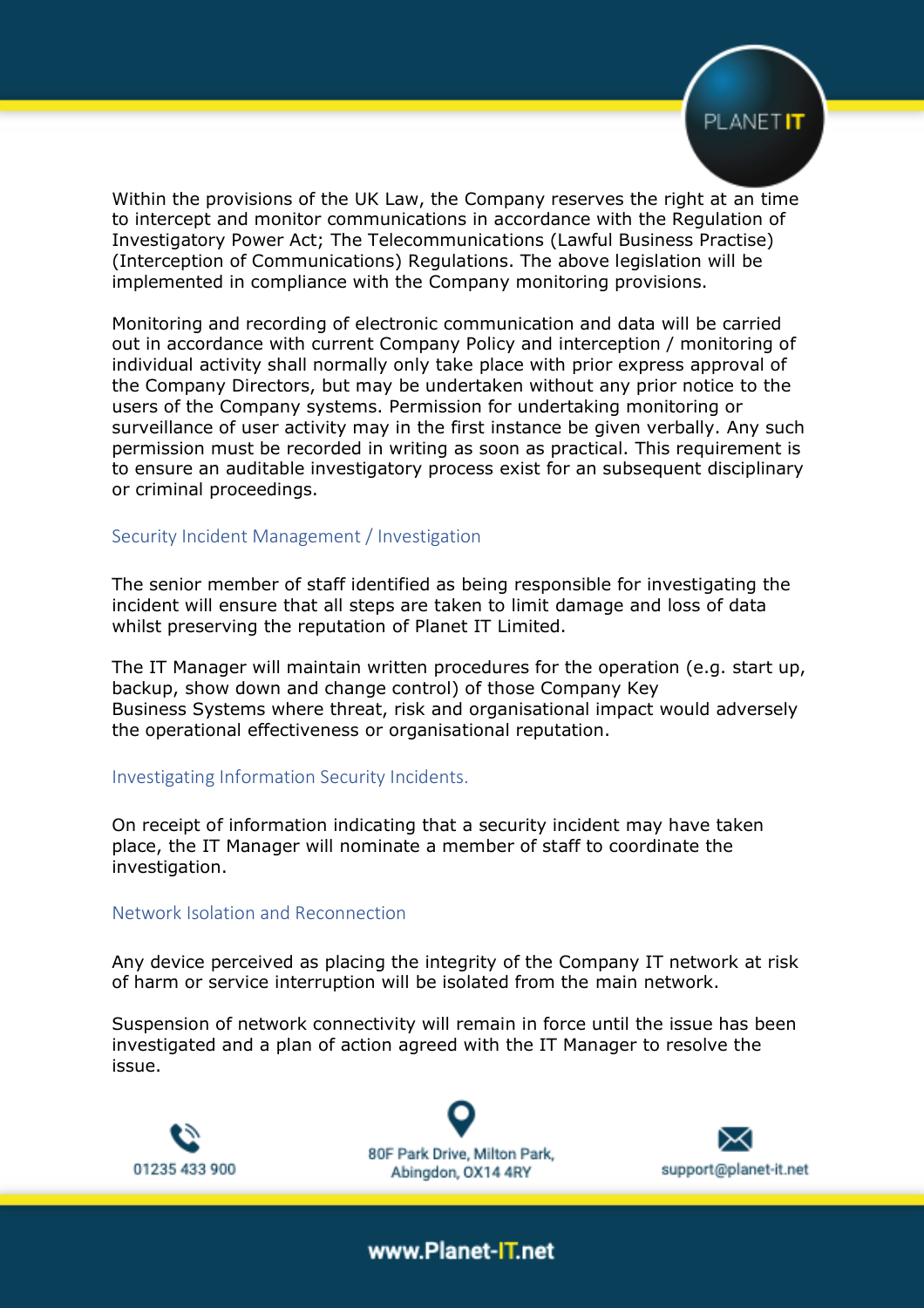

Subsequent reinstatement will only be permitted once the requirements of that action plan have been met, verified and authorised by the IT Manager

#### PHYSICAL AND ENVIROMENTAL SECURITY

Controls will be implemented as appropriate to prevent unauthorised access to, interference with, or damage to information assets.

#### Physical Security

Computer systems and networks will be protected by suitable physical, technical, procedural and environmental security controls.

File servers and machines that hold or process high criticality, high sensitivity or high availability data will be located in suitable area. All Key Business Systems will be subject to security measures which supports the Company Continuity Plan.

#### Data Storage Facility Security

Access to the offices and server rooms and any locations containing data communications or telephone equipment will be controlled and restricted. Authority to access these areas will be controlled by the IT Manager.

#### Equipment Security

Servers holding corporate information will be held in a secure environment protected by:

- Physical security and access control;
- Fire detection and extinguishing systems.

External hosting must not take place without prior approval from the Company Executive.

The IT Manager must ensure the IT infrastructure is covered by appropriate hardware and software maintenance and support.

Workstations must be appropriately secured and operated by Company staff who must be trained in and fully conversant with this policy and their personal



80F Park Drive, Milton Park, Abingdon, OX14 4RY

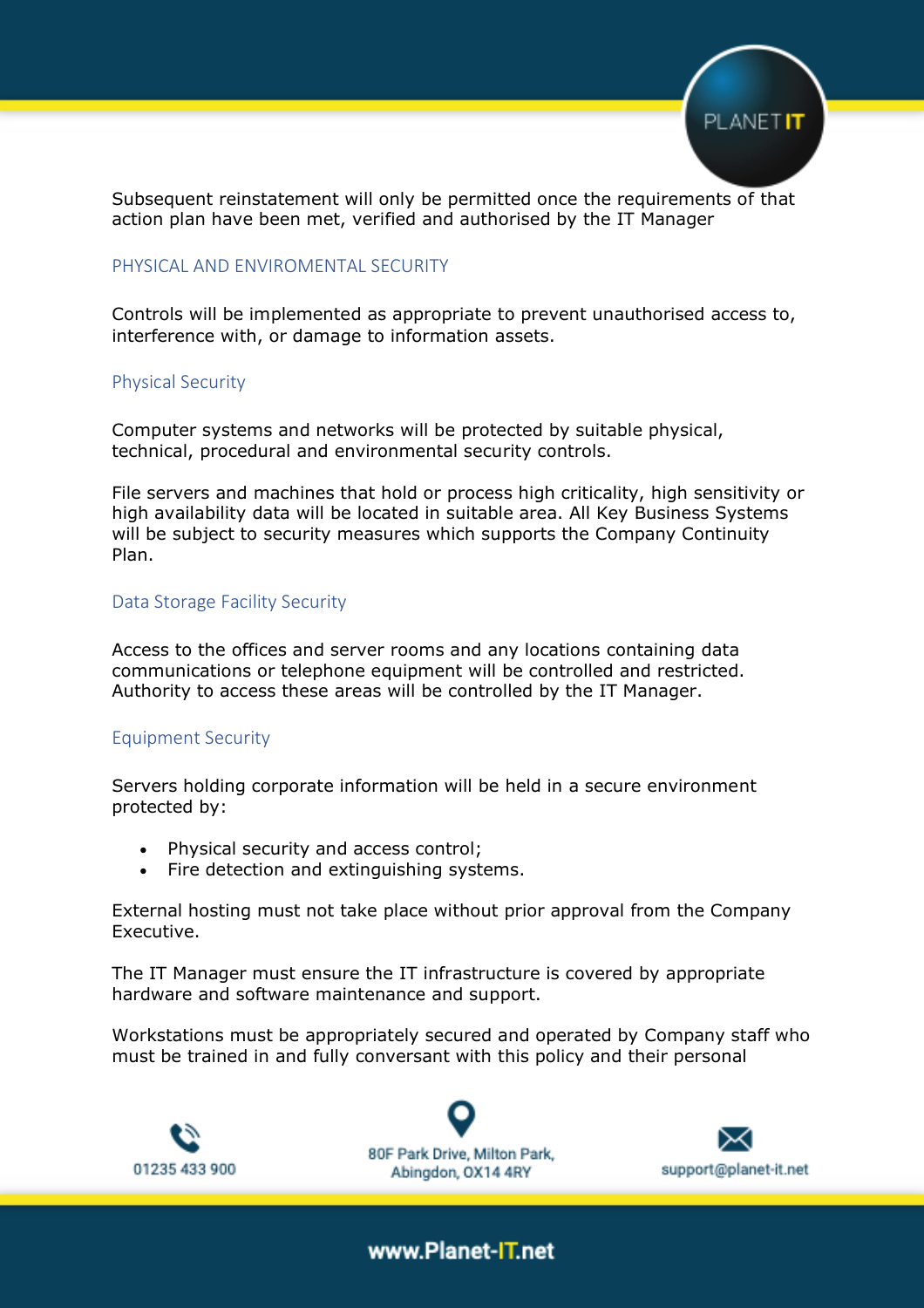

responsibilities for confidentiality of information displayed on the screen or in printed output.

Backup media must be retained in accordance with the Company Policy on retention of records and the Data Protection Action 1998.

All Company data must be cleared securely from Company IT equipment and media on disposal. The responsibility for disposal lies with the IT Manager.

#### COMMUNICATIONS AND OPERATIONS MANAGEMENT

Controls will be implemented to enable the correct and secure operation of information processing facilities.

#### Documented Operating Procedure

Design, build and configuration documentation will be produced in respect of system platforms. Sensitive documentation will be held securely and access restricted to staff on a need to know basis.

#### Segregation of Duties

Access to Key Business Systems and key data and information will only be granted based on the user role and access clarification.

When deemed necessary segregation of duties between operations and development environment shall be strictly maintained and all work on Key Business Systems will be strictly segregated.

Permanent and full access to live operating environments will be restricted to staff on role-based requirements.

Sensitive operations will be identified and action taken to implement split functional controls where appropriate.

#### System Planning and Acceptance

#### System Changes

All changes to live Key Business Systems will follow a predefined change management process, to ensure that activities are undertaken in accordance with stringent change control processes.



80F Park Drive, Milton Park, Abingdon, OX14 4RY

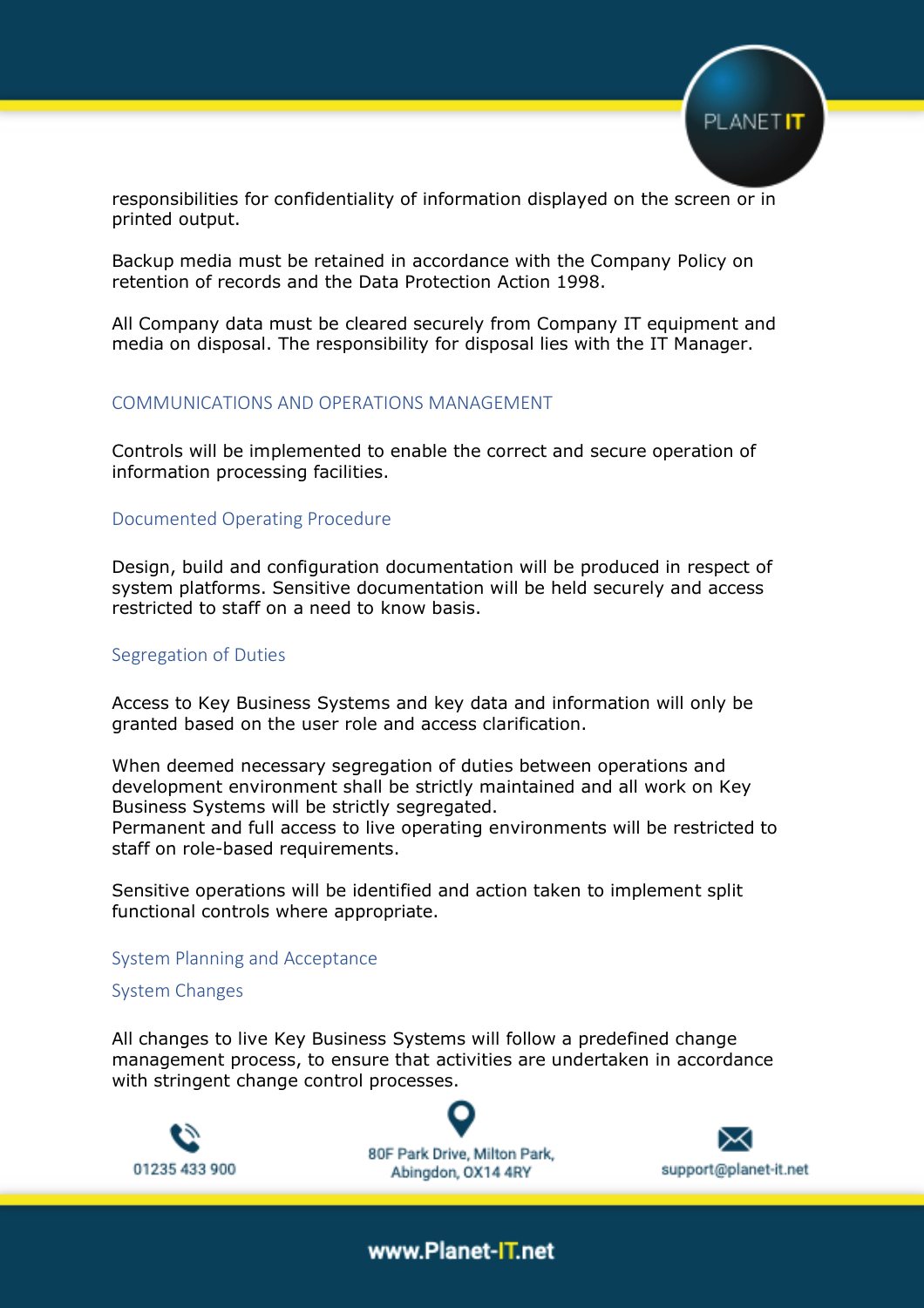

#### Controls Against Malicious Software

Controls will be implemented to check for malicious or fraudulent code begin introduced to Key Business Systems.

Source code written by contractors and staff will be subject to security scrutiny before being installed on any line Key Business System.

All systems will be protected by a multi-level approach involving firewall, router configuration, email scanning, and virus and spy/malware protection on all workstations on the Company network.

All Company workstations will have the appropriate anti-virus software installed and set up to update anti-virus signatures automatically. This must not be turned off by users with unlocked desktops. Any device found to pose a threat to data or the provision of the Company network will be isolated from the Company network until the security issues are resolved.

Staff and suppliers may use their own PC hardware to connect to the Company WiFi network. Equipment so used will be the subject to security checks and a number of prerequisites before being allowed to establish a connection with the Company network.

Network traffic will be monitored for any anomalous activity which may indicate a security threat to the network.

#### Virus Protection

A Virus Protection procedure will be implemented to prevent the introduction and transmission of computer viruses both within and from outside the Company. Failure to maintain a device in a state which prevents or detects virus infection will leave the device liable to exclusion from the Company network until the security issue is resolved.

#### Security Patches Fixes and Workarounds

The IT Manager will be responsible for the day to day management of systems and is responsible for ensuring that security patches, fixes and workarounds are applied in a timely manner to reduce vulnerabilities to devices within the Company network. Such patches, fixes and workarounds must be tested and approved before deployment and the efficiency of the deployment will be

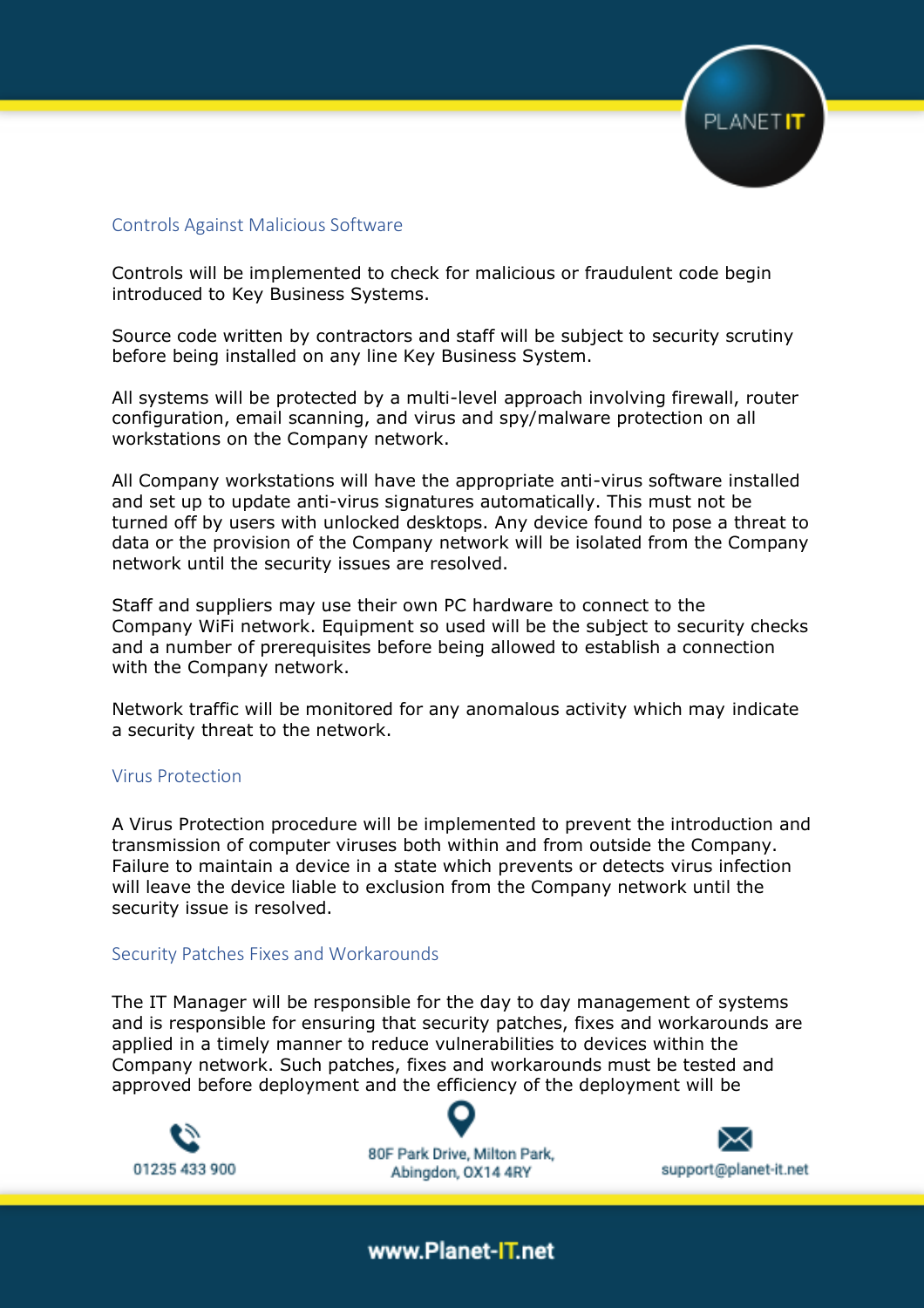

monitored to ensure the effective mitigation of risk due to known vulnerabilities.

#### IT Housekeeping and Storage

#### Data Storage

System backups will be performed automatically by the relevant systems or manually by staff in accordance with documented procedures. The procedure will include keeping backups off site. Periodic checks will be made to ensure backup media can be read and files restored. Records of backups will be monitored by the IT Manager and be subject to random audits.

Backups protect electronic information from major loss or failure of system software and hardware. Backups are not designed to guard against accidental deletion or overwriting of individual user data files backup and recovery of individual user files is the responsibility of the information owner.

#### Network Management

Controls will be implemented to achieve, maintain and control access to computer networks, including wireless LANs.

No IT equipment may be connected to the Company network without approval. Any device found to be installed without prior authority will be disconnected, the equipment removed and an investigation commenced to establish the cause of the network compromise. Users should be aware that installation of such devices is potentially a disciplinary and criminal offence under the Misuse of Computers Action 1990.

#### Devices Disposal

Removable magnetic and optical media containing Key Business System data or Sensitive Information will be reused or disposed of through controlled and secure means when no longer required, in accordance with the Disposal of IT Equipment Advice. Redundant computer equipment will be disposed of in accordance with the Waste Electrical and Electronic (WEEE) Regulations and through secure and auditable means.

Procedures will be made available for the secure disposal of removable data storage media containing Key Business System data or sensitive information when these become defunct or unserviceable.

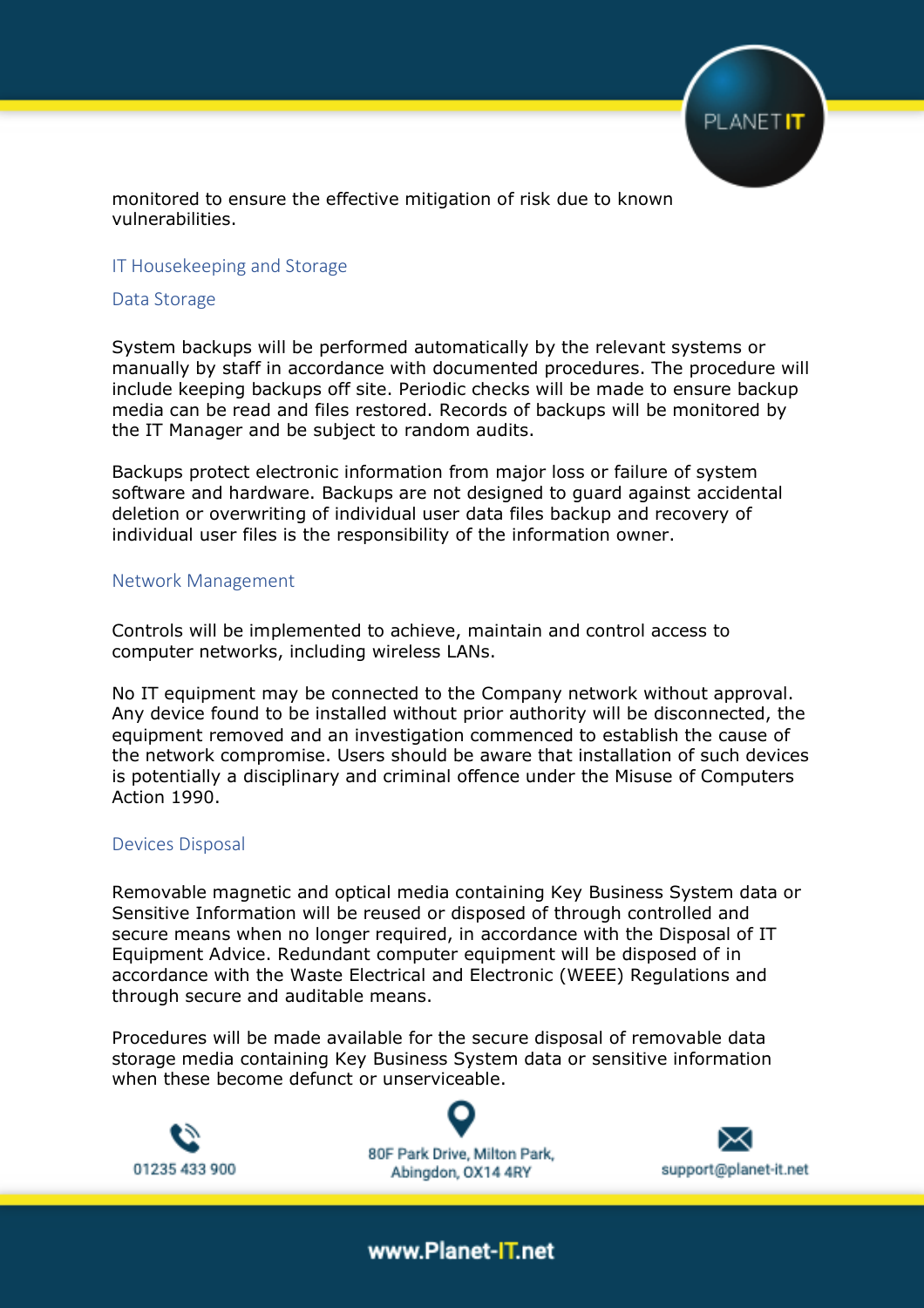

#### Software Usage and Control

Software will be used, managed and controlled in accordance with legislative and Company policy requirements in relation to asset management and licence agreements.

All major software upgrades and in-house systems development for Key Business Systems will be appropriately controlled and tested through a managed process before live implementation and deployment.

All software used on devices managed by the Company must be installed in compliance with current software licensing policies. Software installed without prior authority and agreement may leave a user liable to prosecution under the Misuse of Computers Act 1990 and disciplinary action.

#### INFORMATION EXCHANGE REQUESTS

Use of the Company network will be governed by the Electronic Information Security Policy and the Policy for using IT Resources.

Failure to comply with these requirements will leave a user liable to disciplinary and/or possible criminal legal penalties.

#### Exchange of Information with Outside Organisations

Requests by external bodies for the provision of electronic information from Key Business Systems will in all instances be referred to the information owner. This includes Data Subject Access Requests made under the auspices of the Data Protection Action 1998.

Requests for information under the Freedom of Information Act will be referred to the Company Directors. All applications will be handled in accordance with the FOI Application Procedure.

#### ACCESS CONTROL

#### Policy Statement

Procedures for the registration and deregistration of users and for managing access to all information systems shall be established to ensure that all users' access rights match their authorisations. These procedures shall be implemented



80F Park Drive, Milton Park, Abingdon, OX14 4RY

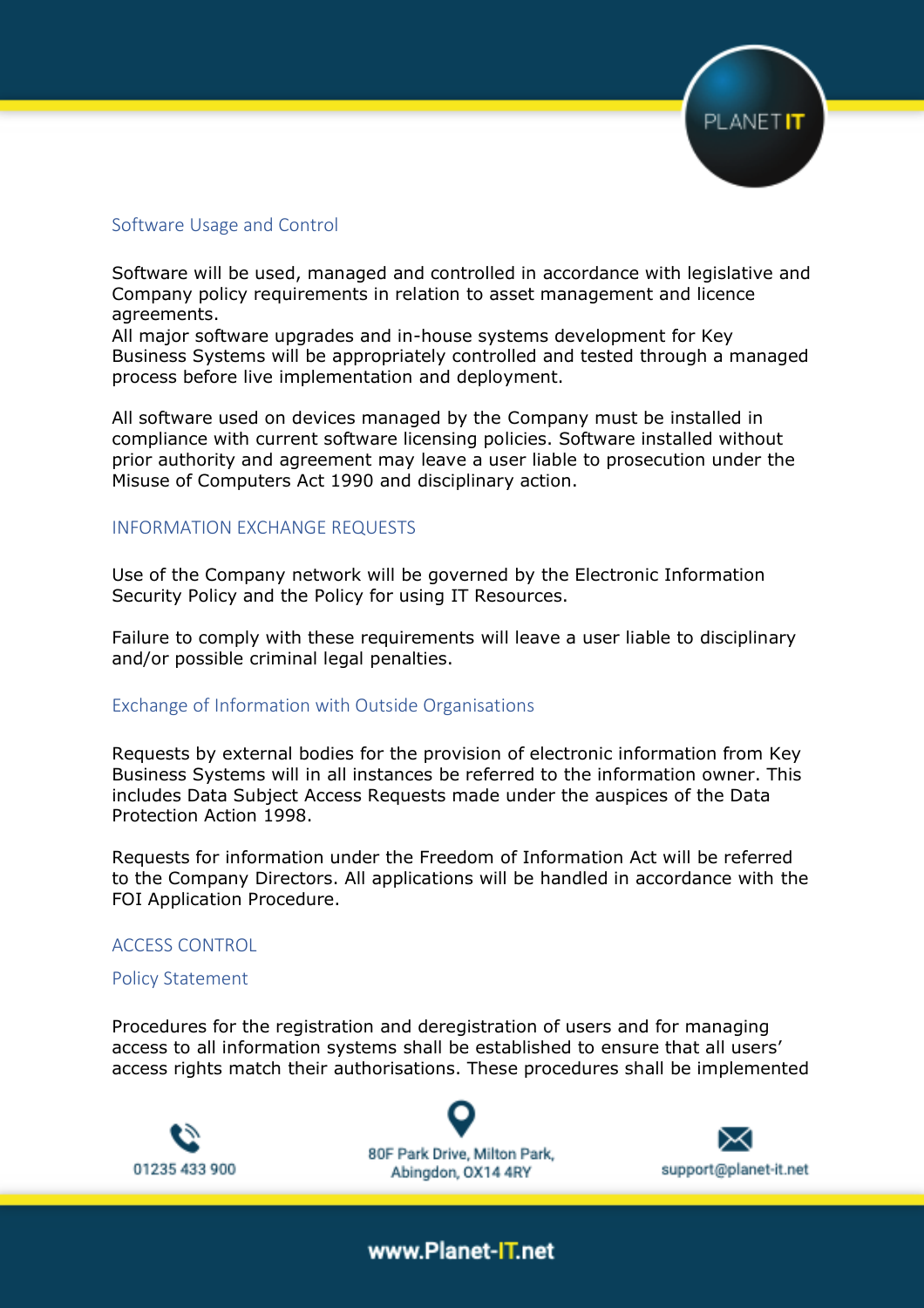

only by suitably trained and authorised staff. A periodic review will be conducted to verify user access and roles.

#### Planet IT Limited Operational Policy

Access to Key Business Systems will be appropriately controlled and comply with the access rights of the user.

Access to the Company network and IT Services will be restricted according to the access classification of the user.

Company staff, suppliers and external users may use:

- Standard software portfolio;
- Shared file store;
- Email, calendar and public folders;
- Company Business Systems;
- Internet.

Guest users may use:

Standard software portfolio; Internet (no email account will be issued).

#### User Responsibilities

Users of the Company network must comply with Company Policies and the Electronic Information Security Policy.

All staff (including agency and temporary staff) must agree to written terms and conditions covering use of IT when they register to use Company IT services.

Personnel Services shall ensure that:

- Confidentiality Agreements form part of the terms and conditions of Employment;
- Awareness training about electronic information security forms part of Company Staff Induction Programmes;
- Information for all staff on electronic information security is maintained in the Employee handbook;
- All references for a period extending to three years prior to the recruitment date are checked by personnel prior to a member of staff's commencement of employment.



80F Park Drive, Milton Park, Abingdon, OX14 4RY

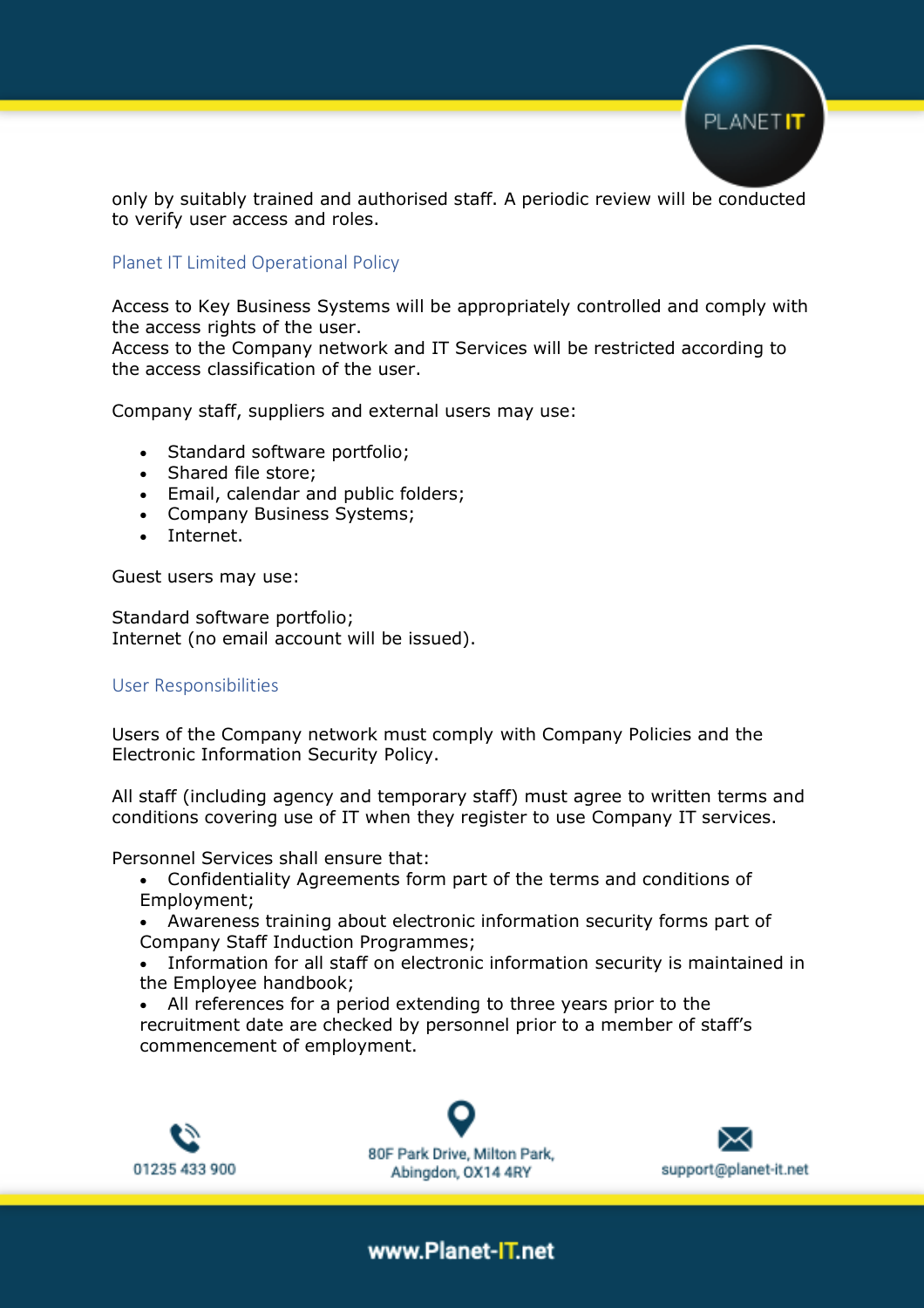

The Company must ensure that where there are specific security roles and responsibilities they are documented in all relevant job descriptions and that there is appropriate screening of applicants.

Access to Company systems may be withdrawn and Company disciplinary procedures invoked where a serious or deliberate breach of the policy is made.

#### Guest Users and Open Access

Guest user accounts and open access facilities may be used to allow visitors strictly limited access to public Company IT. Written records of such IT use (who, when and where) must be maintained by the Company.

Access to corporate systems, protected electronic resources, Company email services and personal file stores will not be permitted for guest users.

Company Key Business System Access

#### Subject Access Management and Administration

Formal procedures will be implemented for granting access to both the Company network and IT services. This will be supported by a formal review of user privileges on a regular basis to ensure that they remain appropriate to the role and relationship with the Company. Accounts identified as dormant will be closed in accordance with current procedures.

#### Remote Access

Controls will be implemented to manage and control remote access to the Company's network and IT services.

Users should note that failure to comply with Company policies will leave the user liable to disciplinary action and possible criminal law prosecution under the appropriate legislation.

#### Mobile Computing

The Company recognises the inherent dangers of information stored on portable computers (laptops, notebooks, tablets and smart phones) as well as removable media. The Company will provide security advice to staff as requested. The advice is issued as a guideline for users and failure to follow



80F Park Drive, Milton Park, Abingdon, OX14 4RY

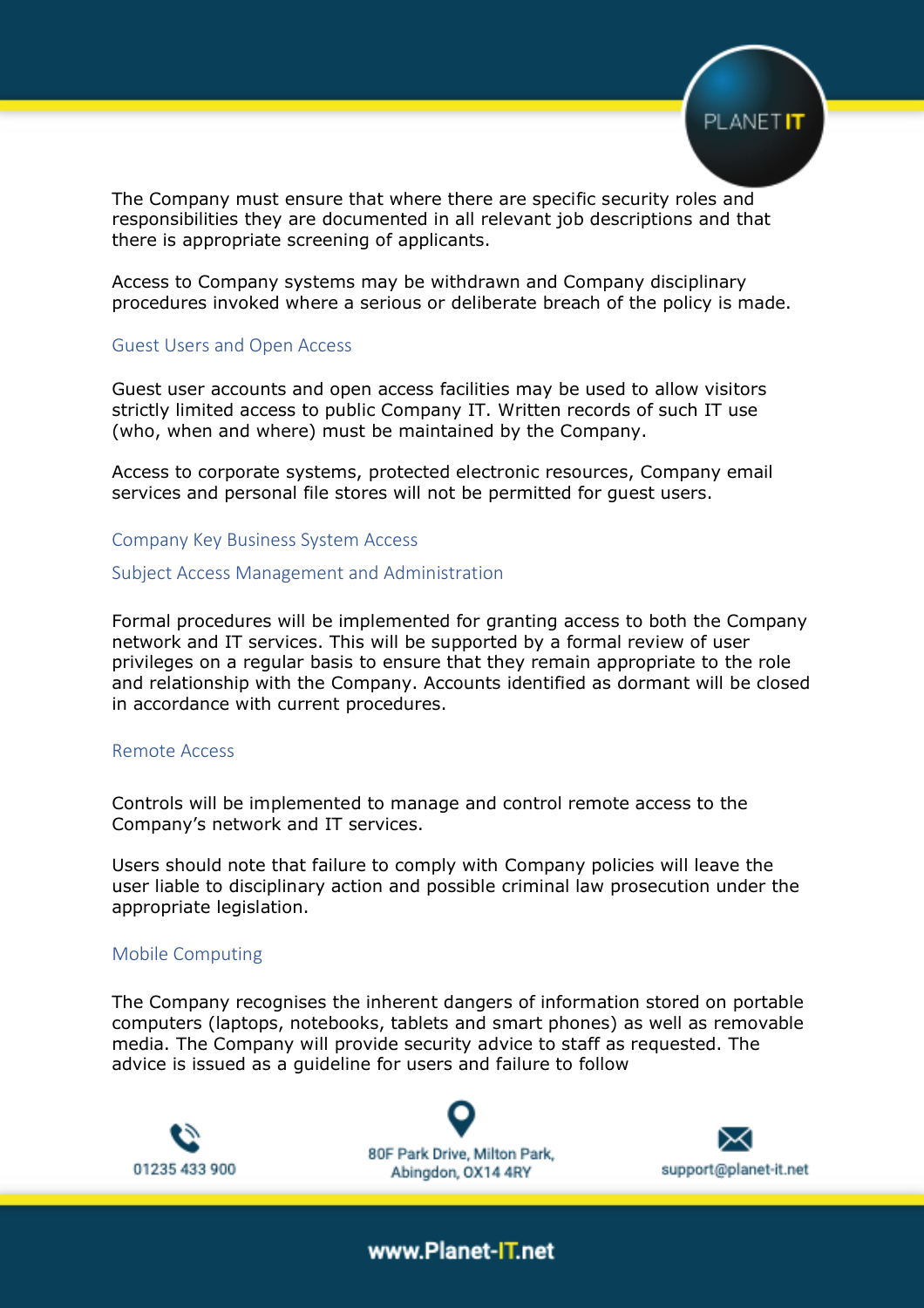

recommended guidance will leave a user vulnerable to disciplinary action should Key Business System Data or sensitive information be lost or altered. Wireless computer networks potentially introduce new security risks.

#### Password Management

Users are required to follow good security practices in the selection, use and management of their password and to keep them confidential.

Primary access to the Company network and IT services is governed by a network username and password giving access to a set of network services.

Authorisation of access to Key Business Systems and to the data held by them is the responsibility of the system owner.

The control of network passwords is the responsibility of the IT Manager. Network passwords are stored in encrypted form.

System administrator passwords will be issued on the express authority of the IT Manager on a need to know basis. Such password will be changed regularly and when authorised systems administrator staff leaves.

For Windows Operating Systems the following must be enforced:

- Network password must be a minimum of six characters;
- Network password will be subject to enforced periodic change. The life of a chosen password will be six months;
- Network password history will prevent reuse of the last three password changes;
- Accounts will be locked on the third failed log in attempt.

Policy on network password complexity will be reviewed periodically.

The IT Manager must be notified when staff leave and will be responsible for closing the associated accounts.

The account type should at all times reflect the business relationship existing with the member of staff. As a staff member moves to a less formal relationship with the Company then the account associated with that person should reflect this new relationship.

The Company will maintain a list of staff with access to key business systems and services. A password matrix will be maintained to ensure business continuity



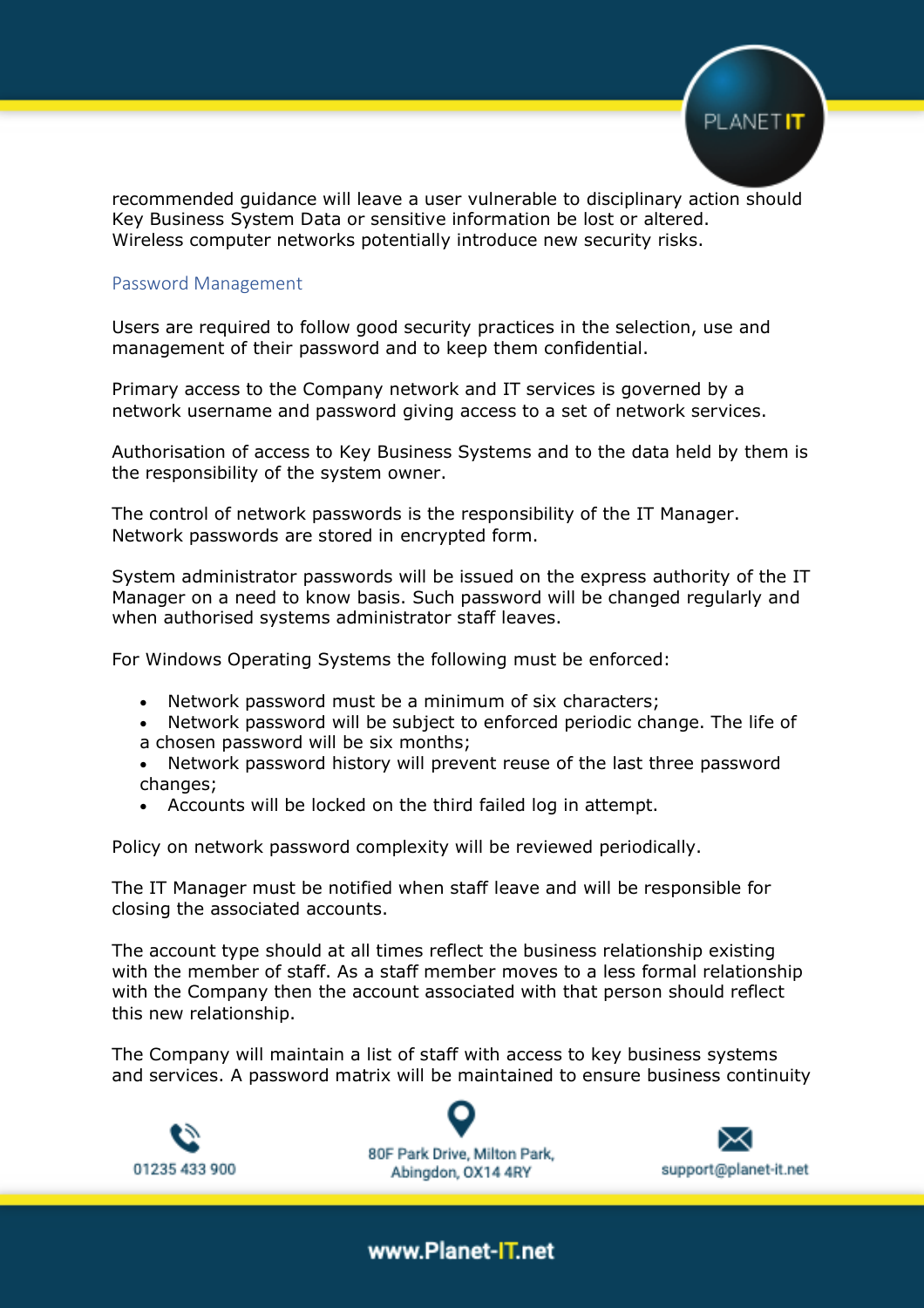

and mitigate risk. This password matrix will be kept securely to ensure swift response to critical incidents.

#### Unattended User Equipment

Users of the Company network and IT services are responsible for safeguarding Key Business System Data and sensitive information. In order to protect these information assets, users are required to ensure that devices are not left logged on when unattended and that portable equipment in their custody is not exposed to opportunistic theft, unauthorised access or observation of sensitive information.

Where available, password protected screensavers and automatic log out mechanisms are to be used on office based systems to prevent individual accounts being used by persons other than the account holders, but not on cluster computers that are shared by multiple users.

Users will utilise the following security features of the system:

- Logging out of sessions when the session is finished;
- Logging out of sessions when a computer is to be left for more than fifteen minutes;
- Whenever possible and at the end of the working day, switch off computers when not in use.

Users are required to follow the guidance on user responsibilities and Personal Responsibilities for Electronic Information Security. Failure to adhere to these recommendations will leave the user liable to possible disciplinary or criminal prosecution.

#### Monitoring Systems Access and Use

Access to and use of the Company network and IT systems will be monitored in accordance with the provisions of the Policy for Using IT Resources.

Remote access by third party contractors to maintain and support Company IT systems will be subject to appropriate monitoring and control measures defined by IT services. Third party access will only be granted where the applicant has agreed to the terms and conditions of the ICT Acceptable Use Policy.



80F Park Drive, Milton Park, Abingdon, OX14 4RY